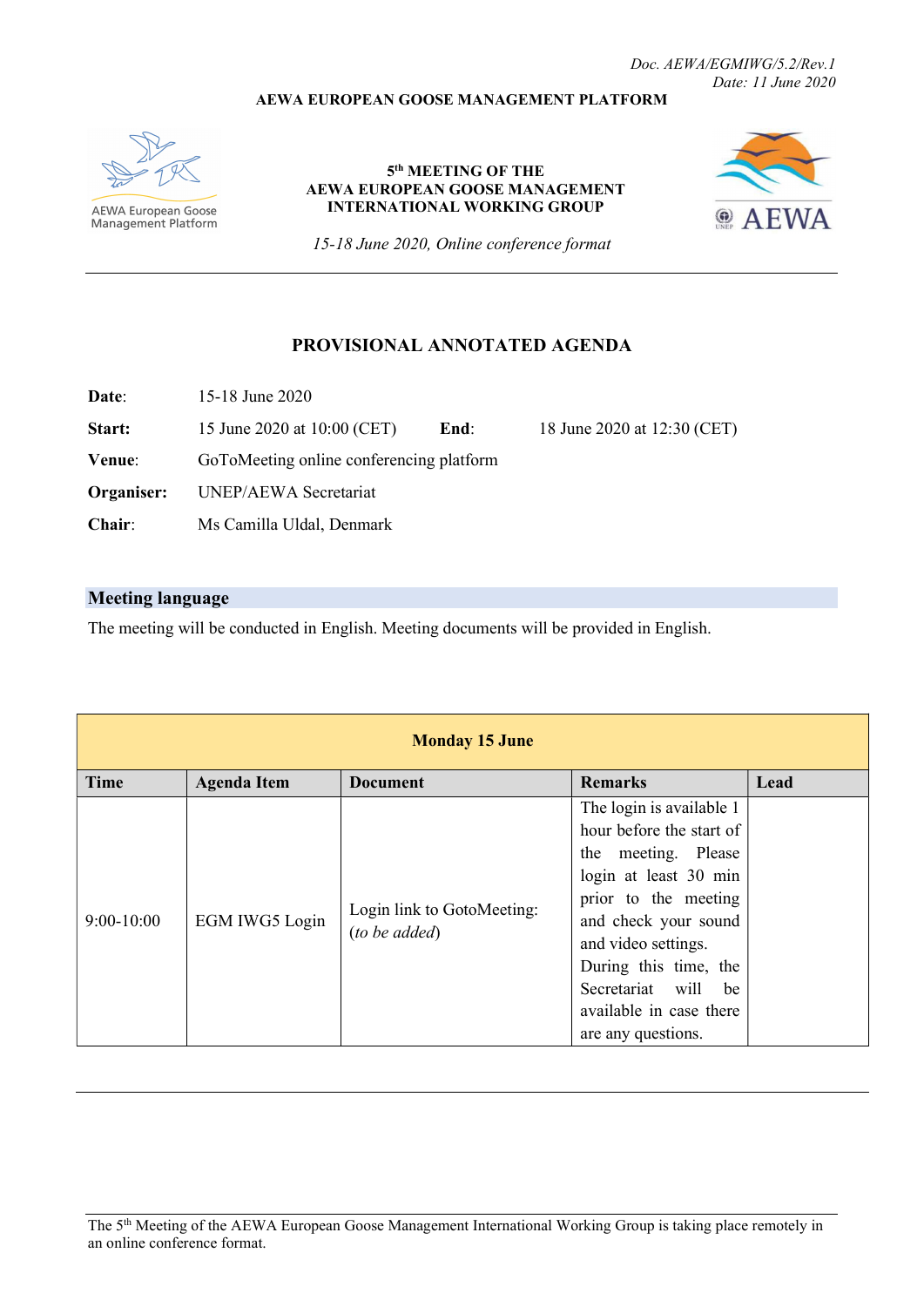| <b>General Session (1)</b> |                                                                                      |                       |                                                                                                                 |                            |
|----------------------------|--------------------------------------------------------------------------------------|-----------------------|-----------------------------------------------------------------------------------------------------------------|----------------------------|
| <b>Time</b>                | <b>Agenda Item</b>                                                                   | <b>Document</b>       | <b>Remarks</b>                                                                                                  | Lead                       |
| $10:00 - 10:15$            | Opening of the<br>meeting and<br>welcome                                             |                       | Welcome greetings                                                                                               | Chair<br>Secretariat       |
| $10:15 - 10:20$            | Adoption of the<br>agenda                                                            | AEWA/EGMIWG/5.2/Rev.1 | Presentation and<br>adoption of the<br>provisional agenda                                                       | Chair                      |
| 10:20-10:25                | Admission of<br>permanent<br>observers and<br>expert observers to<br><b>EGM IWG5</b> |                       | Confirmation of<br>permanent observer<br>organisations to the<br>EGM IWG and expert<br>observers to EGM<br>IWG5 | Chair                      |
| 10:25-10:40                | Report of the<br><b>EGMP</b> Secretariat<br>and Data Centre<br>(2019/2020)           | AEWA/EGMIWG/5.4       | The Secretariat and<br>Data Centre will<br>introduce the report for<br>2019/2020                                | Secretariat<br>Data Centre |
| 10:40-11:20                | <b>EGMP</b> Finance<br>Report for<br>2019/2020                                       | AEWA/EGMIWG/5.25      | Report on the budget<br>situation and<br>expenditures for<br>2019/2020                                          | Secretariat                |
| $11:20-11:35$              | Coffee break                                                                         |                       |                                                                                                                 |                            |
| 11:35-12:05                | Revision of the<br>Modus Operandi of<br>the EGM IWG                                  | AEWA/EGMIWG/5.3       | Discussion and<br>decision on the<br>proposal for<br>amendment of the<br>Modus Operandi                         | Chair<br>Secretariat       |
| $12:05 - 12:20$            | Summary of EGMP<br><b>National Reports</b><br>2020                                   | AEWA/EGMIWG/5.5       | Presentation of the<br><b>EGMP</b> National<br>Reports 2020                                                     | Secretariat                |
| $12:20-13:20$              | Lunch break                                                                          |                       |                                                                                                                 |                            |

| <b>Pink-footed Goose (PfG) Session</b> |                                                             |                 |                                                                                                                               |                              |
|----------------------------------------|-------------------------------------------------------------|-----------------|-------------------------------------------------------------------------------------------------------------------------------|------------------------------|
| <b>Time</b>                            | <b>Agenda Item</b>                                          | <b>Document</b> | <b>Remarks</b>                                                                                                                | Lead                         |
| 13:20-13:40                            | Report and<br>recommendations<br>from the PfG Task<br>Force | AEWA/EGMIWG/5.6 | Presentation and<br>adoption of the<br>recommendations and<br>draft workplan for<br>2020/2021 of the PfG<br><b>Task Force</b> | Coordinator<br><b>PfG TF</b> |
| 13:40-14:00                            | PfG population<br>status report<br>2019/2020                | AEWA/EGMIWG/5.7 | Presentation of the<br>PfG population status<br>report 2019/2020                                                              | Data Centre                  |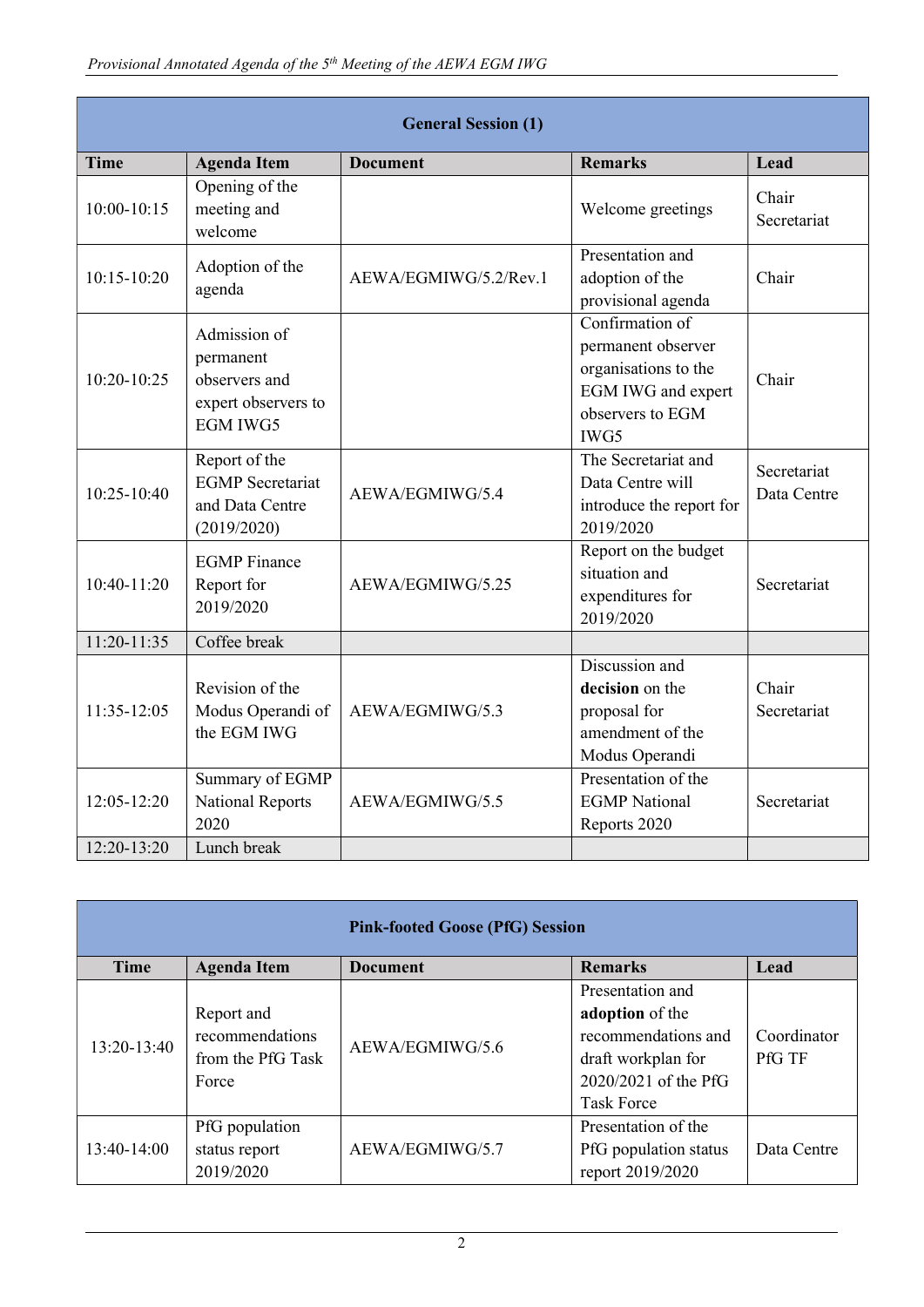| 14:00-14:30 | PfG AHM for 2020                         | AEWA/EGMIWG/5.8 | Presentation of AHM<br>for the Svalbard<br>population of PfG and<br>adoption of preferred<br>management option<br>for 2020/2021 | Data Centre |
|-------------|------------------------------------------|-----------------|---------------------------------------------------------------------------------------------------------------------------------|-------------|
| 14:30-14:40 | Summary and<br>closure of the<br>session |                 |                                                                                                                                 | Chair       |
| 14:40-14:55 | Coffee break                             |                 |                                                                                                                                 |             |

|                 | <b>Taiga Bean Goose (TBG) Session</b>                       |                        |                                                                                                                                                                 |                              |
|-----------------|-------------------------------------------------------------|------------------------|-----------------------------------------------------------------------------------------------------------------------------------------------------------------|------------------------------|
| <b>Time</b>     | <b>Agenda Item</b>                                          | <b>Document</b>        | <b>Remarks</b>                                                                                                                                                  | Lead                         |
| $14:55 - 15:15$ | Report and<br>recommendations<br>from the TBG Task<br>Force | AEWA/EGMIWG/5.9/Rev.1  | Presentation and<br>adoption of the<br>recommendations and<br>draft workplan for<br>2020/2021 of the TBG<br><b>Task Force</b>                                   | Coordinator<br><b>TBG TF</b> |
| $15:15-15:35$   | TBG population<br>status report<br>2019/2020                | AEWA/EGMIWG/5.10/Rev.1 | Presentation of the<br>TBG population status<br>report 2019/2020                                                                                                | Data Centre                  |
| 15:35-16:05     | <b>TBG</b> harvest<br>assessment for<br>2019                | AEWA/EGMIWG/5.11       | Presentation of the<br>harvest assessment<br>2019 for TBG in the<br>Central Management<br>Unit and adoption of<br>preferred management<br>options for 2020/2021 | Data Centre                  |
| $16:05-16:15$   | Summary and<br>closure of the<br>session                    |                        |                                                                                                                                                                 | Chair                        |

| <b>Agriculture Session</b> |                                                             |                         |                                                                                          |                        |
|----------------------------|-------------------------------------------------------------|-------------------------|------------------------------------------------------------------------------------------|------------------------|
| Time                       | <b>Agenda Item</b>                                          | <b>Document</b>         | <b>Remarks</b>                                                                           | Lead                   |
| $16:15-16:35$              | Report and<br>recommendations<br>from the<br>Agriculture TF | AEWA/EGMIWG/5.24/Corr.1 | Presentation of the<br>report and<br>recommendations of<br>the Agriculture Task<br>Force | Coordinator<br>Agri TF |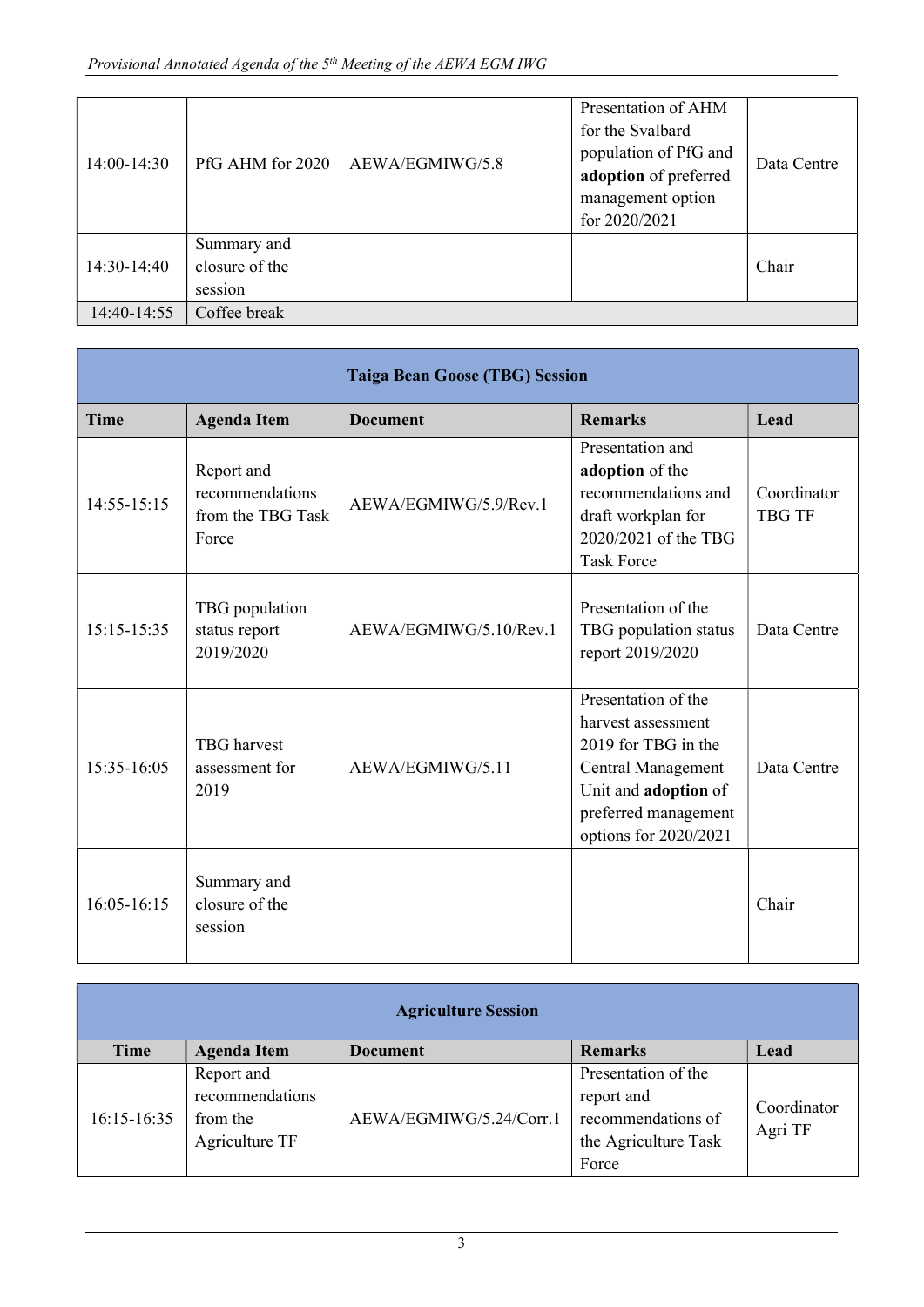| 16:35-16:45 | Summary and<br>closure of the<br>session. AoB and<br>announcements for<br>the next day |  | Chair<br>Secretariat |
|-------------|----------------------------------------------------------------------------------------|--|----------------------|
| 16.45-17.30 | Buffer time                                                                            |  |                      |

| <b>Tuesday 16 June</b>             |                                                                                          |                                                  |                                                       |                          |  |
|------------------------------------|------------------------------------------------------------------------------------------|--------------------------------------------------|-------------------------------------------------------|--------------------------|--|
| <b>Barnacle Goose (BG) Session</b> |                                                                                          |                                                  |                                                       |                          |  |
| <b>Time</b>                        | <b>Agenda Item</b>                                                                       | <b>Document</b>                                  | <b>Remarks</b>                                        | Lead                     |  |
| 9:00-9:30                          | EGM IWG5 Login                                                                           | Login link to GotoMeeting:<br>(to be added)      | Login open 30 min<br>before the meeting               | <b>EGM IWG5</b><br>Login |  |
| 9:30-9:40                          | Barnacle Goose E.<br>Greenland<br>Population AFMP<br>Process                             | AEWA/EGMIWG/5.19/Rev.1                           | Presentation of the<br>process                        | Secretariat              |  |
| $9:40-10:40$                       | Barnacle Goose E.<br>Greenland<br>Population AFMP<br>framework                           | AEWA/EGMIWG/5.20/Rev.1<br>AEWA/EGMIWG/Inf.5.11   | Presentation,<br>discussion and of the<br><b>AFMP</b> | Secretariat              |  |
| 10:40-10:50                        | Final adoption of<br><b>BG E. Greenland</b><br>Population AFMP                           | AEWA/EGMIWG/5.19/Rev.1<br>AEWA/EGMIWG/5.20/Rev.1 | <b>Adoption of AFMP</b><br>and process                | Chair                    |  |
| 10:50-11:00                        | <b>Barnacle Goose</b><br>Svalbard<br>Population AFMP<br>process and FRVs                 | AEWA/EGMIWG/5.21<br>AEWA/EGMIWG/5.22             | Presentation and<br>adoption of process<br>and FRVs   | Secretariat              |  |
| $11:00-11:15$                      | Coffee break                                                                             |                                                  |                                                       |                          |  |
| $11:15 - 11:35$                    | <b>Barnacle Goose</b><br>Russia Population<br><b>AFMP</b> process                        | AEWA/EGMIWG/5.16                                 | Presentation of the<br>process                        | Secretariat              |  |
| $11:35-12:15$                      | <b>Barnacle Goose</b><br>Russia Population<br><b>Status Report and</b><br>population IPM | AEWA/EGMIWG/5.17                                 | Presentation                                          | <b>SOVON</b>             |  |
| 12:15-12:35                        | <b>Barnacle Goose</b><br>Russia Population<br><b>AFMP</b> framework                      | AEWA/EGMIWG/5.18                                 | Presentation                                          | Secretariat              |  |
| 12:35-13:30                        | Lunch break                                                                              |                                                  |                                                       |                          |  |
| 13:30-14:00                        | <b>BG AFMP: FRVs</b><br>for the Barnacle<br>Goose Russia<br>Population                   | AEWA/EGMIWG/5.18<br>AEWA/EGMIWG/Inf.5.11         | <b>Decision</b> on FRVs                               | Secretariat              |  |
| 14:00-14:20                        | <b>BG AFMP:</b><br>Cumulative impact                                                     | AEWA/EGMIWG/5.18                                 | <b>Decision</b> on approach                           | Secretariat              |  |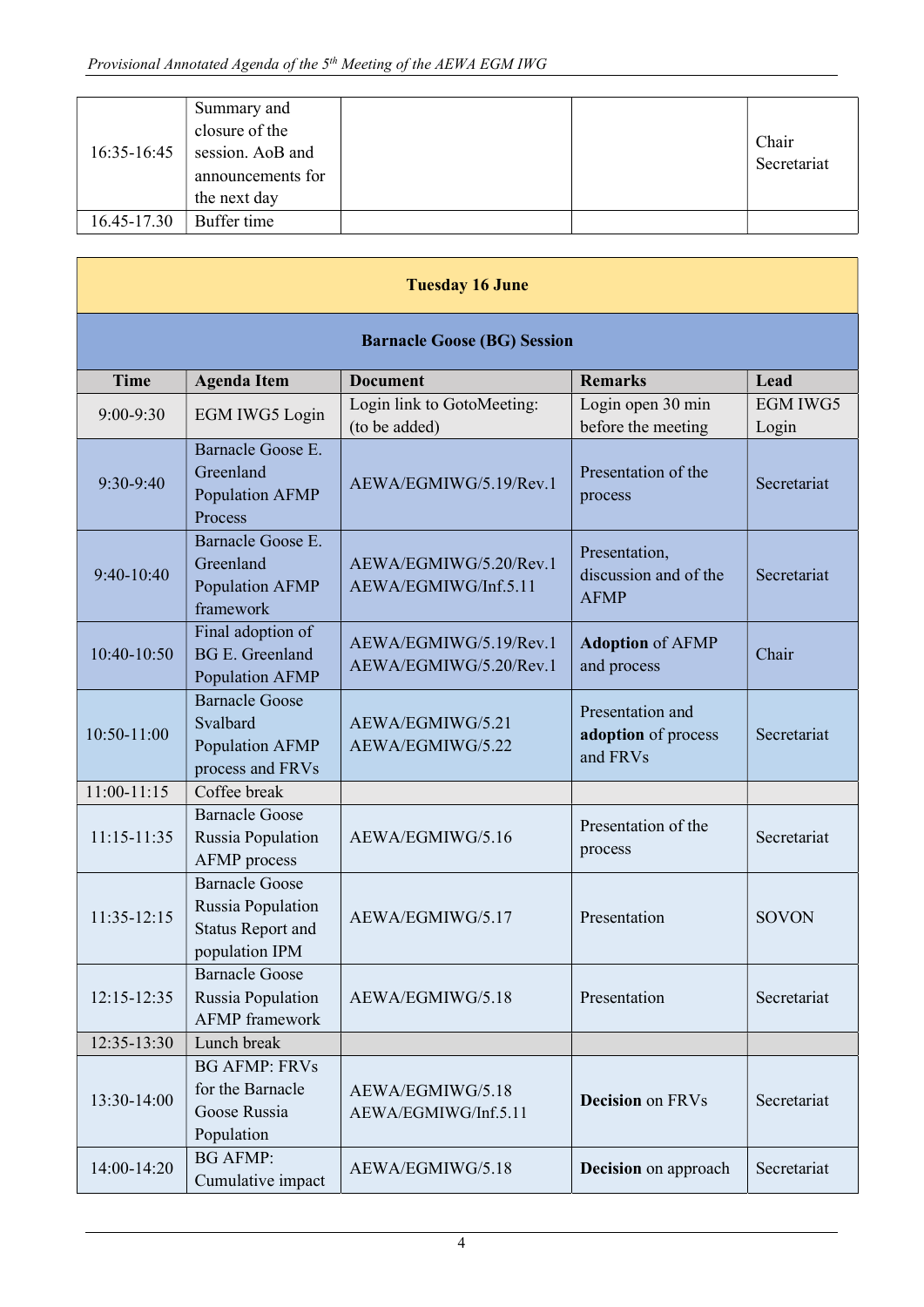|             | of derogation and<br>legal hunting                                                     |                  |                                                                        |                      |
|-------------|----------------------------------------------------------------------------------------|------------------|------------------------------------------------------------------------|----------------------|
| 14:20-14:50 | <b>AFMP</b> : Indicators                                                               | AEWA/EGMIWG/5.18 | <b>Decision</b> on indicators                                          | Data Centre          |
| 14:50-15:05 | Coffee Break                                                                           |                  |                                                                        |                      |
| 15:05-15:35 | <b>BG AFMP:</b><br>Iterative phase                                                     | AEWA/EGMIWG/5.18 | <b>Decision</b> on iterative<br>phase                                  | Data Centre          |
| 15:35-15:45 | <b>BG AFMP: Annual</b><br>Workplans                                                    | AEWA/EGMIWG/5.18 | <b>Decision</b> on approach                                            | Secretariat          |
| 15:45-15:55 | Final adoption of<br><b>BG AFMP</b>                                                    | AEWA/EGMIWG/5.18 | <b>Adoption of AFMP</b>                                                | Chair                |
| 15:55-16:05 | Establishment of<br>Barnacle Goose<br><b>Task Forces</b>                               | AEWA/EGMIWG/5.23 | <b>Establishment</b> of BG<br>TFs and <b>adoption</b> of<br><b>ToR</b> | Secretariat          |
| 16:05-16:20 | Summary and<br>adoption of AFMP<br>process                                             | AEWA/EGMIWG/5.16 | <b>Decision</b> on AFMP<br>process                                     | Chair                |
| 16:20-16:35 | Summary and<br>closure of the<br>session. AoB and<br>announcements for<br>the next day |                  |                                                                        | Chair<br>Secretariat |
| 16:35-17:30 | Buffer time                                                                            |                  |                                                                        |                      |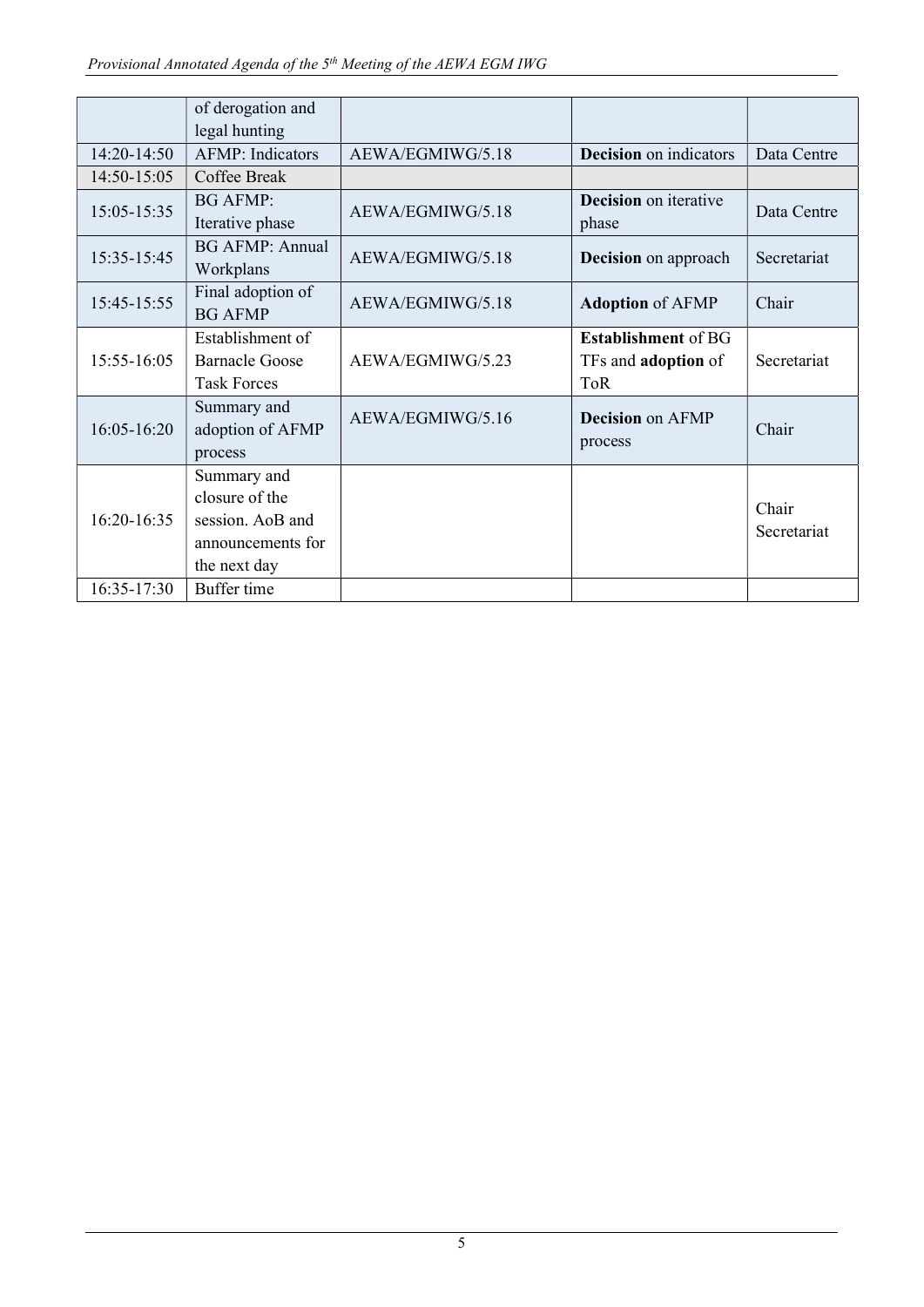| <b>Wednesday 17 June</b> |                                                                                        |                                                 |                                                                                                     |                            |
|--------------------------|----------------------------------------------------------------------------------------|-------------------------------------------------|-----------------------------------------------------------------------------------------------------|----------------------------|
|                          |                                                                                        | <b>Greylag Goose (GG) Session</b>               |                                                                                                     |                            |
| <b>Time</b>              | <b>Agenda Item</b>                                                                     | <b>Document</b>                                 | <b>Remarks</b>                                                                                      | Lead                       |
| $9:00-9:30$              | EGM IWG5 Login                                                                         | Login link to GotoMeeting:<br>(to be added)     | Login open 30 min<br>before the meeting                                                             | <b>EGM IWG5</b><br>Login   |
| 9:30-9:50                | Greylag Goose<br><b>AFMP</b> Process                                                   | AEWA/EGMIWG/5.12                                | Presentation                                                                                        | Secretariat                |
| $9:50-10:20$             | Greylag Goose<br><b>Population Status</b><br>Report                                    | AEWA/EGMIWG/5.13                                | Presentation                                                                                        | Data Centre                |
| 10:20-10:30              | Greylag Goose<br><b>AFMP</b> framework<br>Introduction                                 | AEWA/EGMIWG/5.14/Corr.1                         | Presentation                                                                                        | Secretariat                |
| 10:30-10:45              | Coffee break                                                                           |                                                 |                                                                                                     |                            |
| 10:45-11:15              | GG<br>AFMP:<br>Definition of FRVs                                                      | AEWA/EGMIWG/5.14/Corr.1<br>AEWA/EGMIWG/Inf.5.10 | <b>Decision</b> on FRVs                                                                             | Secretariat                |
| $11:15-12:20$            | GG<br>AFMP:<br>Population<br>Targets<br>above FRVs - Results<br><b>MCDA</b>            | AEWA/EGMIWG/5.14/Corr.1                         | <b>Decision</b><br>on<br>population<br>targets<br>above FRVs                                        | Data Centre                |
| 12:20-13:30              | Lunch break                                                                            |                                                 |                                                                                                     |                            |
| 13:30-14:30              | GG AFMP: Info Gap<br>Analysis                                                          | AEWA/EGMIWG/5.14/Corr.1                         | <b>Decision</b><br>the<br>on<br>management criterion<br>change<br>and<br>in<br>nominal harvest rate | Data Centre<br>Secretariat |
| 14:30-15:00              | GG<br>AFMP:<br>Indicators                                                              | AEWA/EGMIWG/5.14/Corr.1                         | <b>Decision</b><br>on<br>indicators                                                                 | Data Centre                |
| $15:00-15:15$            | Coffee break                                                                           |                                                 |                                                                                                     |                            |
| 15:15-16:00              | GG AFMP: Iterative<br>Phase                                                            | AEWA/EGMIWG/5.14/Corr.1                         | <b>Decision</b> on iterative<br>phase                                                               | Data Centre                |
| 16:00-16:10              | AFMP:<br>GG<br>Workplans                                                               | AEWA/EGMIWG/5.14/Corr.1                         | <b>Decision</b> on process                                                                          | Secretariat                |
| 16:10-16:20              | Final<br>adoption<br>of<br><b>AFMP</b>                                                 | AEWA/EGMIWG/5.14/Corr.1                         | <b>Decision</b> on AFMP                                                                             | Chair                      |
| 16:20-16:30              | <b>GG Task Force ToR</b>                                                               | AEWA/EGMIWG/5.15                                | <b>Establishment</b><br>of<br>GG TF and adoption<br>of ToR                                          | Secretariat                |
| 16:30-16:40              | Summary<br>and<br>adoption of AFMP<br>process                                          | AEWA/EGMIWG/5.13                                | Adoption of AFMP<br>process                                                                         | Chair                      |
| 16:40-16:50              | Summary and closure<br>of the session. AoB<br>announcements<br>and<br>for the next day |                                                 |                                                                                                     | Chair<br>Secretariat       |
| 16:50-17:30              | Buffer time                                                                            |                                                 |                                                                                                     |                            |